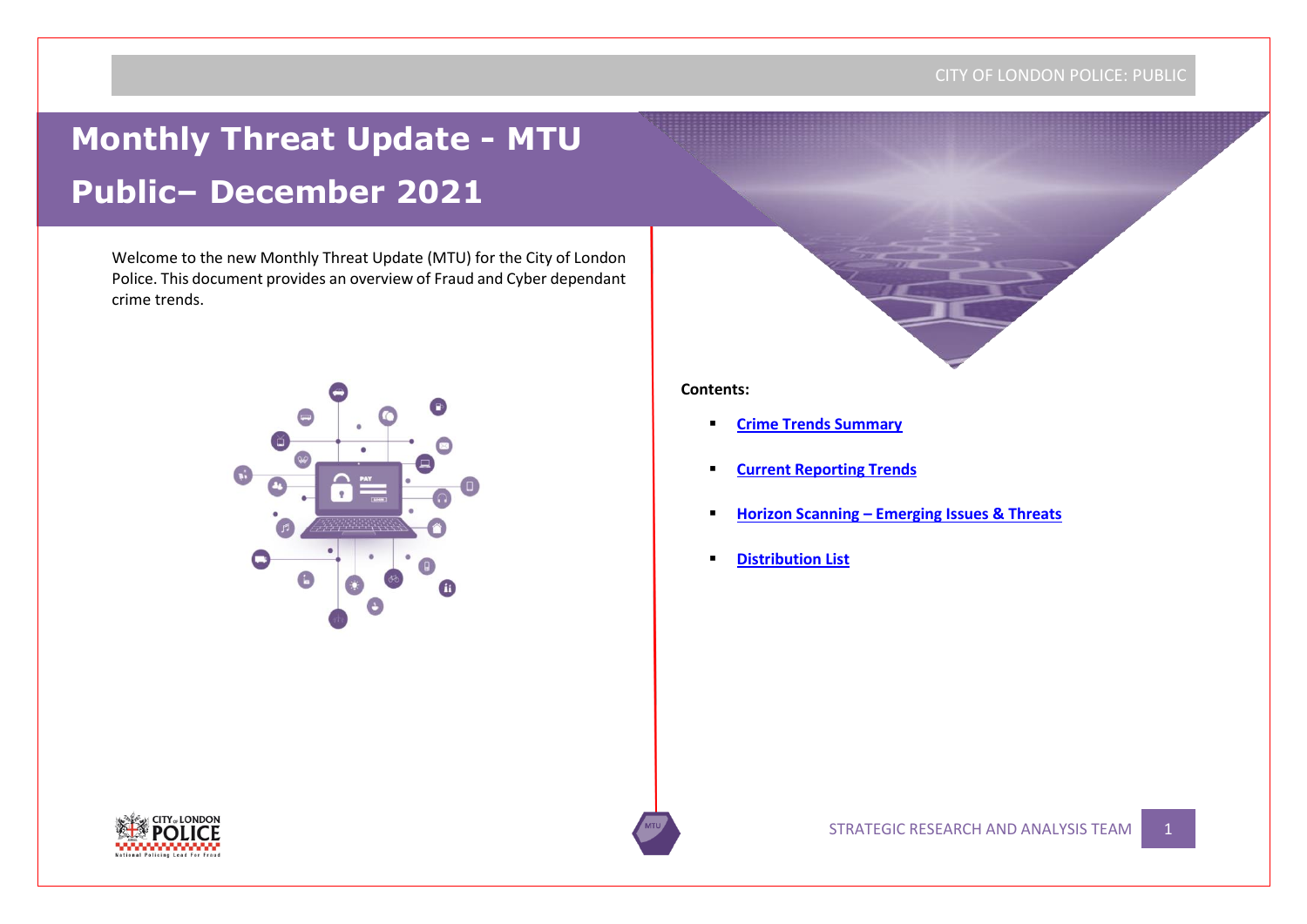# **Crime Trends Summary**

<span id="page-1-0"></span>

- **Both Crime and information reports for fraud have slightly decreased** in November from 45,656 to 44,852. However, this is still lower than the baseline average for fraud and cyber reporting but follows similar reporting levels pre-pandemic. For both crime and information reports, 29 out of 54 fraud types showed an increase in reporting compared to the previous month, whilst 23 out of 54 fraud types showed an increase in reporting compared to the same time last year.
- The increase in reporting for Cyber-crime is mainly due to a 24% increase in Hacking – Social Media reporting which is the highest volume for this fraud type since June 2020.
- **Other Advance Fee Fraud** reports have increased for the second month in a row after seeing a drop in reporting since July. Reporting is still below the year average. **Online Shopping and Auction** fraud has begun increasing again after a drop in reporting over the past few months. We would expect reporting to continue to increase.

#### CITY OF LONDON POLICE: PUBLIC

- The following emerging threats have been observed from **November 2021 data; Pyramid/Ponzi schemes (increase of 44%), Other Consumer Retail Fraud (increase of 13%), Hacking – social media (increase of 24%), Application Fraud (increase of 6%) and Telecom Industry Fraud (increase of 25%)** all show increases from the previous month, and all apart from online shopping remain higher than the overall baseline average for the fraud type. Telecom Industry Fraud shows the highest level of reporting since February 2019.
- **Investment Fraud** reporting has risen again after a slight drop in reporting over the previous two months and is higher than the baseline average. A large proportion of these reports relate to individuals being contacted through social media or instant messaging and persuaded to invest. These relate to reported increases in younger people investing and people looking to invest outside the mainstream banking system currently offering low interest rates.
- **Courier Fraud** crime reports increased significantly from 179 to 364. Reporting is higher than YTD and previous year's average. This is the highest reporting since March this year. A high percentage of these reports relate to calls purporting to be from the police claiming fraud had taken place on the victim's card.

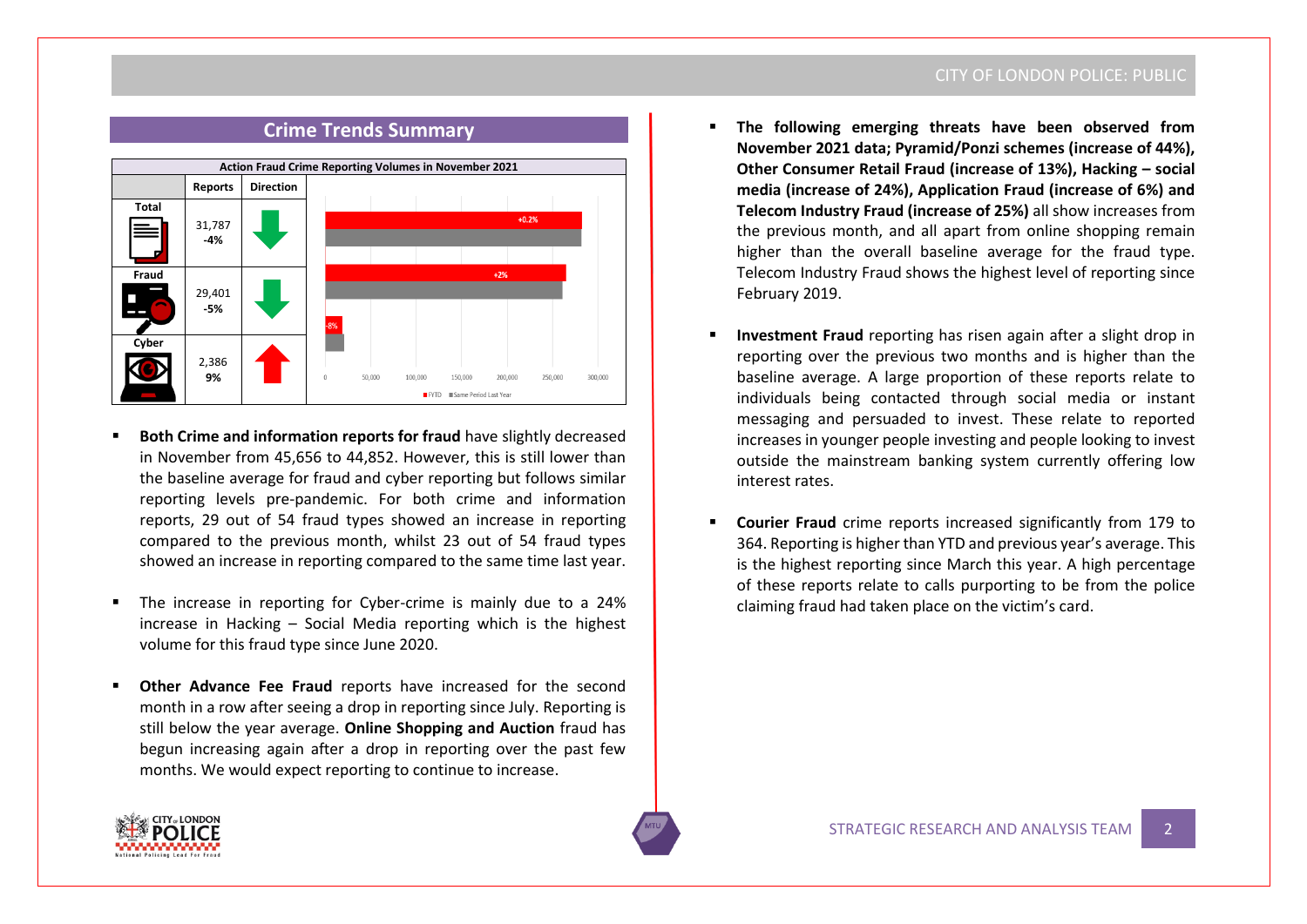# **Current Reporting Trends**

#### **October MO's**

- Online fraudsters have quickly reacted to news of the new COVID-19 variant Omicron, with a carefully crafted phishing campaign. These new phishing emails are designed to appear as if they are sent from the NHS and urge recipients to get an 'Omicron PCR test' for the new variant. The bogus emails falsely claim that the new variant requires a new test kit. They feature a link, legitimate looking 'get it now' button and are sent from 'NHS Customer Service'. The emails also invite readers to visit the site shown in the image below. However, clicking the link takes you to a phishing site, which then asks users to enter their full name, date of birth, address, mobile number, email address and their mother's maiden name – which scammers could use to craft follow-on identity fraud attacks. It also asks for a payment of £1.24 for 'delivery'. Presumably, if users proceed with this, they will also have their bank card details stolen.
- Action Fraud have issued an alert to warn people about fake emails claiming to be from Martin Lewis after receiving 300 reports in one week<sup>1</sup>. The message from the well-known financial advisor on social media is entitled 'Martin Lewis: we are in crisis. Follow this revolutionary way to survive financially'. The links in the emails lead to phishing websites that are designed to steal your personal and

<sup>1</sup> [Martin Lewis scam: Action Fraud issues urgent warning | This Is Local London](https://www.thisislocallondon.co.uk/news/national/uk-today/19769512.martin-lewis-scam-action-fraud-issues-urgent-warning/)

[issue plea to the PM to put scam ads in the Online Safety Bill](https://www.moneysavingexpert.com/news/2021/11/martin-lewis--sir-richard-branson--deborah-meaden-plus-11-other-/?utm_source=MSE_Newsletter&utm_medium=email&utm_term=16-Nov-21-50704396-10138&source=CRM-MSETIP-50704396&utm_campaign=nt-oneliners-one&utm_content=7) 

[\(moneysavingexpert.com\)](https://www.moneysavingexpert.com/news/2021/11/martin-lewis--sir-richard-branson--deborah-meaden-plus-11-other-/?utm_source=MSE_Newsletter&utm_medium=email&utm_term=16-Nov-21-50704396-10138&source=CRM-MSETIP-50704396&utm_campaign=nt-oneliners-one&utm_content=7)



financial information. Martin and other public figures have written to the PM to request that scam ads are included in the Online Safety Bill<sup>2</sup>.

- Members of the public in Milton Keynes are being warned about a delivery fraud targeting people selling goods on online marketplaces<sup>3</sup>. The victim is contacted by the scammer saying that they wish to buy the item, often a bulky item like furniture, and a Fedex delivery person will collect the item and a money order will be made through the delivery company to pay for the goods. The victim selling the item is told that they need to pay a £50 insurance fee which will be reimbursed by downloading a special coupon. The scammers direct the seller to the Dundle payment site, to purchase a gift card, instructing the seller to email them the code once purchased.
- Police Scotland have been warning members of the public about rental scams<sup>4</sup>. In one scam, the person showing the viewers around the rental property was unknowingly recruited by the fraudster whilst looking for a job online. The individual then showed people around a property they believed was for rent, the potential renters paid a deposit to the suspect who then ceased all communication.
- **Advance Fee Fraud MO's Last month Action Fraud reported on the** MO where WhatsApp messages are sent to parents purporting to be from their child. The message states that the child has changed mobile numbers and then requests some money from the parent, giving a variety of reasons why. The scam seems to have continue, with people reporting that that they are now receiving messages purporting to come from the parent.

<sup>4</sup> [The students losing thousands in an Edinburgh rental scam -](https://www.bbc.co.uk/news/uk-scotland-59262549) BBC News

<sup>&</sup>lt;sup>2</sup> Martin Lewis, Sir Richard Branson, Deborah Meaden and other public figures

<sup>3</sup> [Warning: Scammers launch 'FedEx' fraud on unsuspecting victims in Milton](https://www.miltonkeynes.co.uk/news/crime/warning-scammers-launch-fedex-fraud-on-unsuspecting-victims-in-milton-keynes-3478687)  [Keynes | Milton Keynes Citizen](https://www.miltonkeynes.co.uk/news/crime/warning-scammers-launch-fedex-fraud-on-unsuspecting-victims-in-milton-keynes-3478687)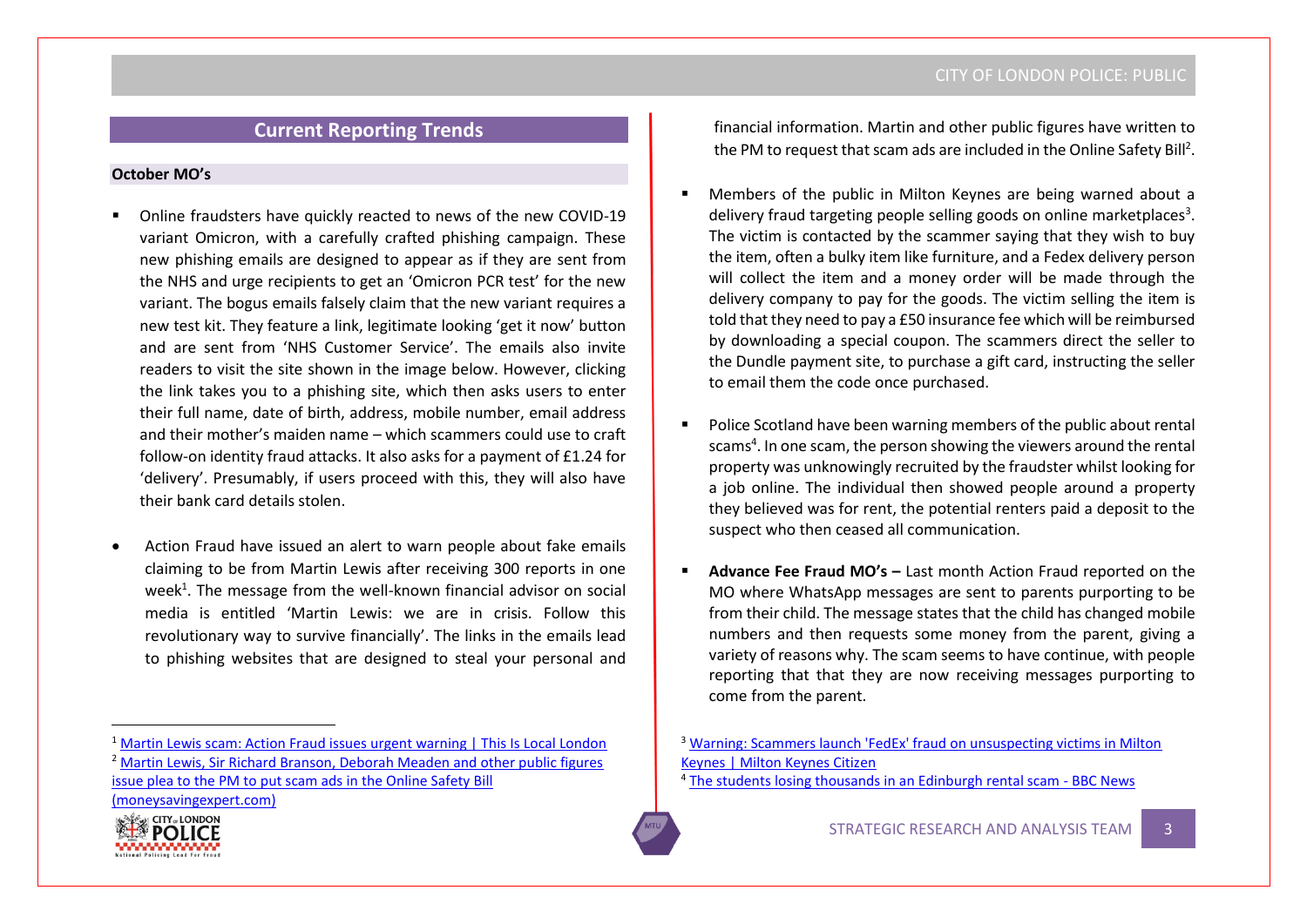# **Horizon Scanning – Emerging Issues & Threats**

#### **Covid Related Scams**

As mentioned earlier in this report, we would expect fraud reports with the Omicron variant being used as a hook to continue to be reported. We would also expect fraud reports relating to Covid Passes to continue to be received over the coming months, particularly as fraudsters look to take advantage of people booking holidays for next year. We may also see an increase in scams in relation to booster injections; booster invitations have been brought forward and opened up to over 18's to increase take-up before winter. Any confusion around the new variant and new PCR testing rules is likely to be exploited by scammers.

The implementation of Plan B measures due to the new variant could also lead to an increase in demand for counterfeit certifications or other fraud reports relating to Covid passes. In addition, any measures around working from home could lead to an indirect impact on the fraud landscape and could increase fraud and cyber volumes once more. Online shopping is likely to increase in the lead up to Christmas and it is suggested an increased number are likely to prefer buying gifts online to on the high street; this threat is further increased by more people working from home and therefore likely ordering online as a result.

**So What?:** These announcements are likely to have both a direct and indirect impact on the fraud landscape.

**Provenance:** [All adults to be offered COVID-19 boosters by end of January](https://www.gov.uk/government/news/all-adults-to-be-offered-covid-19-boosters-by-end-of-january?utm_medium=email&utm_campaign=govuk-notifications&utm_source=a03ec5c9-fad2-4dac-9bde-eeb0aefbb0c7&utm_content=daily)  - [GOV.UK \(www.gov.uk\)](https://www.gov.uk/government/news/all-adults-to-be-offered-covid-19-boosters-by-end-of-january?utm_medium=email&utm_campaign=govuk-notifications&utm_source=a03ec5c9-fad2-4dac-9bde-eeb0aefbb0c7&utm_content=daily) [JCVI advice on COVID-19 booster vaccines for those aged 18 to 39 and a](https://www.gov.uk/government/news/jcvi-advice-on-covid-19-booster-vaccines-for-those-aged-18-to-39-and-a-second-dose-for-ages-12-to-15?utm_medium=email&utm_campaign=govuk-notifications&utm_source=6162d53e-3f98-4b6f-8042-800180e6c57f&utm_content=daily)  [second dose for ages 12 to 15 -](https://www.gov.uk/government/news/jcvi-advice-on-covid-19-booster-vaccines-for-those-aged-18-to-39-and-a-second-dose-for-ages-12-to-15?utm_medium=email&utm_campaign=govuk-notifications&utm_source=6162d53e-3f98-4b6f-8042-800180e6c57f&utm_content=daily) GOV.UK (www.gov.uk)

[https://www.yourmoney.com/household-bills/one-in-five-brits-hoping](https://www.yourmoney.com/household-bills/one-in-five-brits-hoping-to-avoid-high-street-shopping-this-christmas/)[to-avoid-high-street-shopping-this-christmas/](https://www.yourmoney.com/household-bills/one-in-five-brits-hoping-to-avoid-high-street-shopping-this-christmas/)

[Boosters to be added to NHS COVID Pass for travel -](https://www.gov.uk/government/news/boosters-to-be-added-to-nhs-covid-pass-for-travel?utm_medium=email&utm_campaign=govuk-notifications&utm_source=b88d14c9-0bbf-47eb-b91b-50c6f456efa8&utm_content=daily) GOV.UK [\(www.gov.uk\)](https://www.gov.uk/government/news/boosters-to-be-added-to-nhs-covid-pass-for-travel?utm_medium=email&utm_campaign=govuk-notifications&utm_source=b88d14c9-0bbf-47eb-b91b-50c6f456efa8&utm_content=daily)

[Criminals with 'advanced forging capabilities' selling valid vaccine](https://news.sky.com/story/criminals-with-advanced-forging-capabilities-selling-valid-vaccine-certificates-on-dark-web-12479156)  [certificates on dark web | Science & Tech News | Sky News](https://news.sky.com/story/criminals-with-advanced-forging-capabilities-selling-valid-vaccine-certificates-on-dark-web-12479156)

[Do not fall for this PCR scam that can't even spell Omicron | Metro News](https://metro.co.uk/2021/12/01/do-not-fall-for-this-pcr-scam-that-cant-even-spell-omicron-15696310/)

**So What?:** Seasonal trends are likely to have an impact on fraud and cyber reporting.

#### **Spiking Reports linked to Fraud**

There has been a lot of media coverage nationally around a reported increase in females being spiked or injected. In addition, there has been some further reporting around people being spiked and then having their bank or other accounts compromised where a significant amount of money is then taken. Twenty-nine Action Fraud reports that mentioned 'spiking' or being 'spiked' were received between September and mid-December. All victims believed that they were spiked prior to debit cards and Sim cards being stolen and then money being transferred out of their bank accounts. Some victims recall being escorted to a cash point. Other victims report that their PayPal was also hacked, and cryptocurrency purchased. All these incidents took place at licensed premises or at house parties.

**So What?:** In response to the national increase in drink and injection spiking incidents, we need to understand the scale of the incidents linked to fraud in order to develop recommendations around Prepare, Protect, Prevent and Pursue.

**Provenance:** Action Fraud

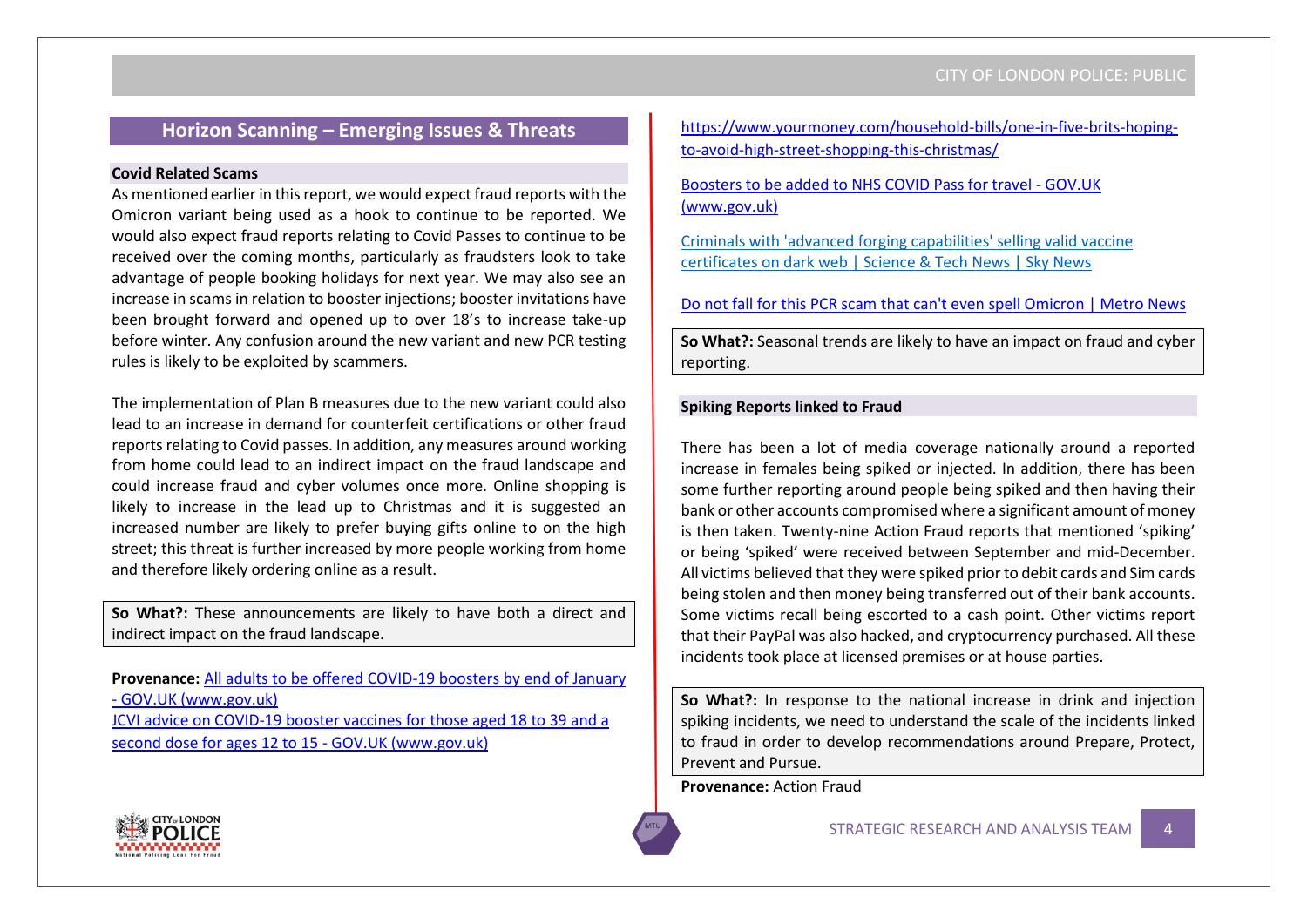#### **Festive Scams**

Previous MTU's have discussed some of the scams predicted in the run up to Christmas. As mentioned, some of these scams such as online shopping and auction fraud may increase further with the new Covid measures that have been brought in. Even prior to the Plan B measures, a survey suggested that a fifth of those interviewed were intending on shopping online this Christmas, rather than on the high-street. Warnings about fake reviews have also been raised to those buying online.

As well as online shopping and auction fraud, people are being warned about online loan fraud in the run up to Christmas, with individuals searching for loans online when they have been turned down by their bank.

**So What?:** MO's designed to target unsuspecting people online in the run up to Christmas.

**Provenance:** [One in five Brits hoping to avoid high street shopping this](https://www.yourmoney.com/household-bills/one-in-five-brits-hoping-to-avoid-high-street-shopping-this-christmas/)  Christmas - [Your Money](https://www.yourmoney.com/household-bills/one-in-five-brits-hoping-to-avoid-high-street-shopping-this-christmas/)

[Vulnerable people targeted by online loan fraud ahead of Christmas](https://www.irishexaminer.com/news/courtandcrime/arid-40757595.html)  [\(irishexaminer.com\)](https://www.irishexaminer.com/news/courtandcrime/arid-40757595.html)

[Festive Shopping Period Is When Shoppers Are Most Vulnerable to](https://thefintechtimes.com/festive-shopping-period-is-when-shoppers-are-most-vulnerable-to-cybercrime/)  [Cybercrime | The Fintech Times](https://thefintechtimes.com/festive-shopping-period-is-when-shoppers-are-most-vulnerable-to-cybercrime/)

[Christmas shoppers warned about fake online reviews -](https://news.sky.com/story/christmas-shoppers-warned-about-fake-online-reviews-heres-how-to-protect-yourself-12483814) here's how to [protect yourself | Business News | Sky News](https://news.sky.com/story/christmas-shoppers-warned-about-fake-online-reviews-heres-how-to-protect-yourself-12483814)